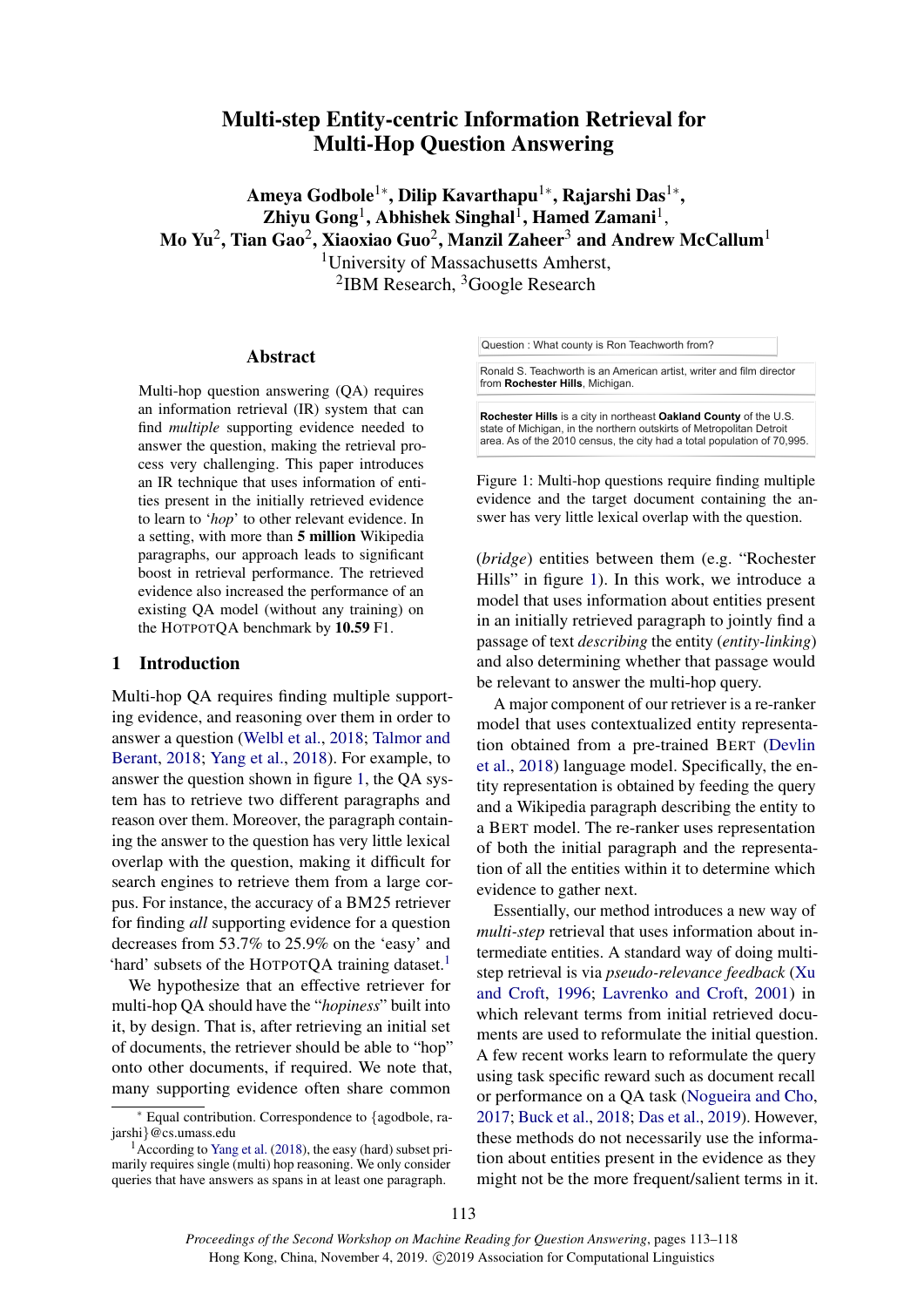<span id="page-1-1"></span>

Figure 2: Overview of our approach. We use the entity mentions present in the initially retrieved paragraphs to link to paragraphs describing them. Next, the BERT-based re-ranker scores the chain of initial and the entity-describing paragraph. Note the presence of self-loop from the initial paragraphs to accommodate for questions that do not require 'hopping' to a new paragraph. Finally, the paragraph at the end of every chain is reported in the order in which the chain it belongs to is ranked.

Empiricially, our method outperforms all of these methods significantly for multi-hop QA. Our work is most closely related to the recently proposed BERT re-ranker model of [Nogueira and Cho](#page-5-7) [\(2019\)](#page-5-7). However, unlike us, they do not model the chains of evidence paragraphs required for a multi-hop question. Secondly, they also do not have a entity linking component to identify the relevant paragraphs. Our model out-performs them for multi-hop QA.

To summarize, this paper presents an entitycentric IR approach that jointly performs entity linking and effectively finds relevant evidence required for questions that need multi-hop reasoning from a large corpus containing millions of paragraphs. When the retrieved paragraphs are supplied to the baseline QA model introduced in [Yang et al.](#page-5-2) [\(2018\)](#page-5-2), it improved the QA performance on the hidden test set by 10.59 F1 points.<sup>[2](#page-1-0)</sup>

#### 2 Methodology

Our approach is summarized in Figure [2.](#page-1-1) The first component of our model is a standard IR system that takes in a natural language query 'Q' and returns an initial set of evidence. For our experiments, we use the popular BM25 retriever, but this component can be replaced by any IR model. We assume that all spans of entity mentions have been identified in the paragraph text by a one-time pre-processing, with an entity tagger.<sup>[3](#page-1-2)</sup>

Entity Linking The next component of our model is an entity linker that finds an introductory Wikipedia paragraph describing the entity, corresponding to each entity mention. Several IR approaches [\(Xiong et al.,](#page-5-8) [2016;](#page-5-8) [Raviv et al.,](#page-5-9) [2016\)](#page-5-9) use an off-the-shelf entity linker. However, most entity linking systems [\(Ganea and Hofmann,](#page-5-10) [2017;](#page-5-10) [Raiman and Raiman,](#page-5-11) [2018\)](#page-5-11) have been trained on Wikipedia data and hence using an off-the-shelf linker would be unfair, since there exists a possibility of test-time leakage. To ensure strictness, we developed our own simple linking strategy. Following the standard approach of using mention text and hyper-link information [\(Cucerzan,](#page-4-2) [2007;](#page-4-2) [Ji and](#page-5-12) [Grishman,](#page-5-12) [2011\)](#page-5-12), we create a mapping (alias table) between them. The alias table stores mappings between a mention string (e.g. "Bill") and various entities it can refer to (e.g. Bill Clinton, Billy Joel, etc). The top-40 documents returned by the BM25 retriever on the dev and test queries are also ignored while building the alias table. At test time, our reranker considers all the candidate entity paragraphs that a mention is linked to via the alias table. Although simple, we find this strategy to work well for our task and we plan to use a learned entity linker for future work.

Re-ranker The next component of our model is a BERT-based re-ranker that ranks the chains of paragraphs obtained from the previous two components of the model. Let Q denote the query, D denote a paragraph in the initial set of paragraphs returned by the BM25 retriever. Let e denote an entity mention present in D and E be the linked

<span id="page-1-0"></span><sup>&</sup>lt;sup>2</sup>Code, pre-trained models and retrieved paragraphs are released — [https://github.com/ameyagodbole/](https://github.com/ameyagodbole/entity-centric-ir-for-multihop-qa) [entity-centric-ir-for-multihop-qa](https://github.com/ameyagodbole/entity-centric-ir-for-multihop-qa)

<span id="page-1-2"></span><sup>3</sup>We plan to explore joint learning of entity tagging with linking and retrieval as future work.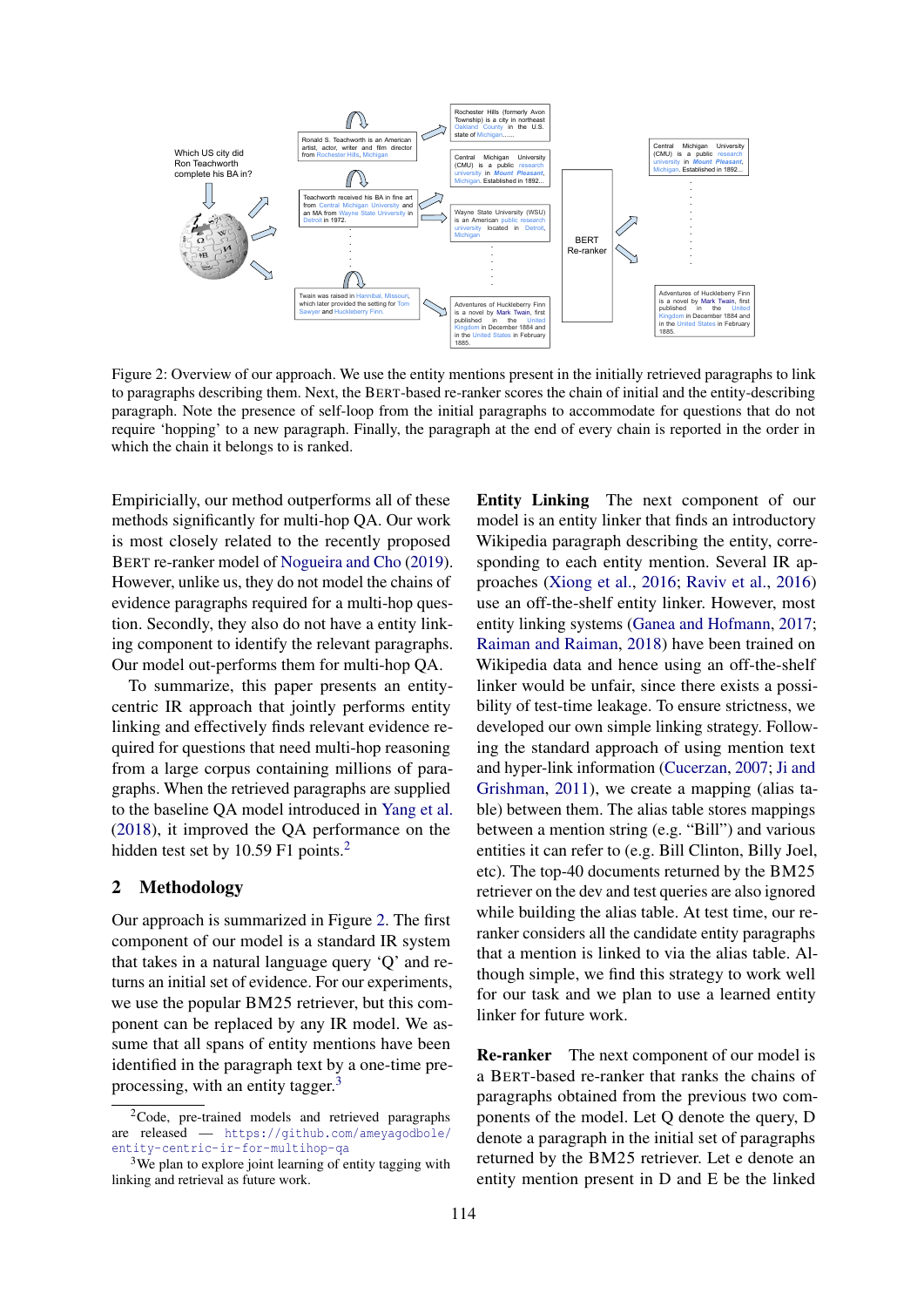document returned by the linker for e. If there are multiple linked documents, we consider all of them. Although our retriever is designed for multi-hop questions, in a general setting, most questions are not multi-hop in nature. Therefore to account for questions that do not need hopping to a new paragraph, we also add a 'self-link' (Figure [2\)](#page-1-1) from each of the initial retrieved paragraph, giving the model the ability to stay in the same paragraph.

To train the re-ranker, we form *query-dependent* passage representation for both D and E. The query Q and the paragraph E are concatenated and fed as input to a BERT encoder and the corresponding [CLS] token forms the entity representation e. Similarly, the document representation d is set to the embedding of the [CLS] token obtained after encoding the concatenation of Q and D. The final score that the entity paragraph E is relevant to Q is computed by concatenating the two query-aware representation d and e and passing it through a 2-layer feed-forward network as before. It should be noted, the final score is determined by both the evidence paragraphs D and E and as we show empirically, not considering both leads to decrease in performance.

During training, we mark a chain of paragraphs as a positive example, if the last paragraph of the chain is present in the supporting facts, since that is a chain of reasoning that led to a relevant paragraph. All other paragraph chains are treated as negative examples. In our experiments, we consider chains of length 2, although extending to longer chains is straightforward. The training set had on an avg. 6.35 positive chains per example suggesting a multi-instance multi-label learning training setup [\(Surdeanu et al.,](#page-5-13) [2012\)](#page-5-13). However, for this work, we treat each chain independently. We use a simple binary cross-entropy loss to train the network.

### 3 Experiments

For all our experiment, unless specified otherwise, we use the open domain corpus<sup>[4](#page-2-0)</sup> released by [Yang](#page-5-2) [et al.](#page-5-2) [\(2018\)](#page-5-2) which contains over 5.23 million Wikipedia abstracts (introductory paragraphs). To identify spans of entities, we use the implementation of the state-of-the-art entity tagger presented in [Peters et al.](#page-5-14)  $(2018)$ .<sup>[5](#page-2-1)</sup> For the BERT encoder, we use the BERT-BASE-UNCASED model.<sup>[6](#page-2-2)</sup> We use the implementation of widely-used BM25 retrieval

<span id="page-2-5"></span>

| Model          | @2    | @5    | @10   | @20   | MAP   |
|----------------|-------|-------|-------|-------|-------|
| <b>BM25</b>    | 0.093 | 0.191 | 0.259 | 0.324 | 0.412 |
| PRF-TFIDF      | 0.088 | 0.157 | 0.204 | 0.258 | 0.317 |
| PRF-RM         | 0.083 | 0.175 | 0.242 | 0.296 | 0.406 |
| PRF-TASK       | 0.097 | 0.198 | 0.267 | 0.330 | 0.420 |
| BERT-re-ranker | 0.146 | 0.271 | 0.347 | 0.409 | 0.470 |
| QUERY+E-DOC    | 0.101 | 0.223 | 0.301 | 0.367 | 0.568 |
| Our Model      | 0.230 | 0.482 | 0.612 | 0.674 | 0.654 |

Table 1: Retrieval performance of models on the HOT-POTQA benchmark. A successful retrieval is when *all* the relevant passages for a question are retrieved from more than 5 million paragraphs in the corpus.

available in Lucene.[7](#page-2-3)

# 3.1 IR for MultiHop QA

We introduce a new way of doing multi-step retrieval. A popular way of doing it in traditional IR systems is via pseudo-relevance feedback (PRF). The PRF methods assume that the top retrieved documents in response to a given query are relevant. Based on this assumption, they expand the query in a weighted manner. PRF has been shown to be effective in various retrieval settings [\(Xu and](#page-5-4) [Croft,](#page-5-4) [1996\)](#page-5-4). We compare with two widely used PRF models — The Rocchio's algorithm on top of the TF-IDF retrieval model (PRF-TFIDF) [\(Rocchio,](#page-5-15) [1971\)](#page-5-15) and the relevance model (RM3) based on the language modeling framework in information retrieval (PRF-RM) [\(Lavrenko and Croft,](#page-5-5) [2001\)](#page-5-5). Following prior work [\(Nogueira and Cho,](#page-5-6) [2017\)](#page-5-6), we use query likelihood retrieval model with Dirichlet prior smoothing [\(Zhai and Lafferty,](#page-5-16) [2001\)](#page-5-16) for first retrieval run.

[Nogueira and Cho](#page-5-6) [\(2017\)](#page-5-6) proposed a new way of query reformulation — incorporating reward from a document-relevance task (PRF-TASK) and training using reinforcement learning. Recently, [Nogueira and Cho](#page-5-7) [\(2019\)](#page-5-7) proposed a BERT based passage re-ranker (BERT-re-ranker) that has achieved excellent performance in several IR benchmarks. But, its performance has not been evaluated on multi-hop queries till now. For a fair comparison with our model which looks at paragraphs corresponding to entities, we use top 200 paragraphs retrieved by the initial IR model for BERT-re-ranker instead of 25 for our model.<sup>[8](#page-2-4)</sup>

Table [1](#page-2-5) reports the accuracy( $@k$ ) of retrieving

<span id="page-2-1"></span><span id="page-2-0"></span><sup>4</sup><https://hotpotqa.github.io/wiki-readme.html> <sup>5</sup><https://allennlp.org/models>

<span id="page-2-2"></span><sup>6</sup><https://github.com/google-research/bert>

<span id="page-2-4"></span><span id="page-2-3"></span><sup>7</sup><https://lucene.apache.org/>

<sup>8</sup>There were 2.725 entities in a paragraph on average. We wanted to make sure to give the BERT-re-ranker baseline atleast  $25 \times 2.275$  paragraphs.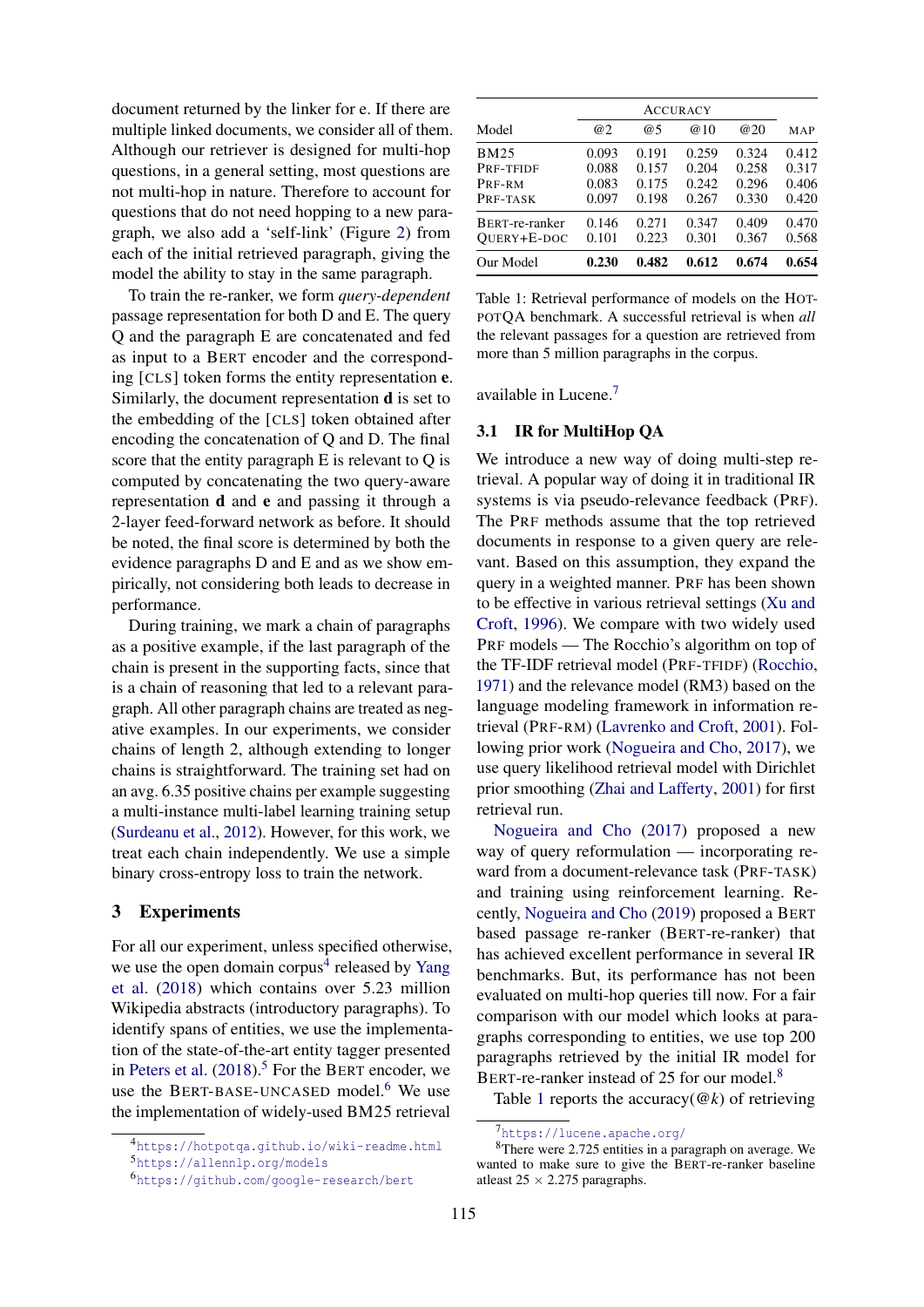*all*[9](#page-3-0) the relevant paragraphs required for answering a question in HOTPOT $OA^{10}$  $OA^{10}$  $OA^{10}$  within the top *k* paragraphs. We also report the mean average precision score (MAP) which is a strict metric that takes into account the relative position of the relevant document in the ranked list [\(Kadlec et al.,](#page-5-17) [2017\)](#page-5-17). As we can see, our retrieval technique vastly outperforms other existing retrieval systems with an absolute increase of  $26.5\%$  (accuracy @10) and  $18.4\%$  (MAP), when compared to BERT-re-ranker. The standard PRF techniques do not perform well for this task. This is primarily because the PRF methods rely on statistical features like frequency of terms in the document, and fail to explicitly use information about entities, that may not be frequently occurring the paragraph. In fact, their performance is a little behind the standard retrieval results of BM25, suggesting that this benchmark dataset needs entitycentric information retrieval. The PRF-TASK does slightly better than other PRF models, showing that incorporating task-specific rewards can be beneficial. However, as we find, RL approaches are slow to converge<sup>[11](#page-3-2)</sup> as rewards from a down-stream tasks are sparse and action space in information retrieval is very large.

Ablations. We investigate whether modeling the chain of paragraphs needed to reach the final paragraph is important or not. As an ablation, we ignore the representation of the initial retrieved document  $D_1$  and only consider the final document representing the entity (QUERY+E-DOC). Table [1](#page-2-5) shows that, indeed modeling the chain of documents is important. This makes intuitive sense, since to answer questions such as the county where a person is from (figure [1\)](#page-0-1), modeling context about the person, should be helpful. We also evaluate, if our model performs well on single-hop questions as well. This evaluation is a bit tricky to do in HOTPOTQA, since the evaluataion set only contains questions from 'hard' subset [\(Yang et al.,](#page-5-2) [2018\)](#page-5-2). However, within that hard subset, we find the set of question, that has the answer span present in *all* the supporting passages (SINGLE-HOP (HARD)) and only in *one* of the supporting passages (MULTI-HOP (HARD)) $^{12}$  $^{12}$  $^{12}$ . The intuition is that if there are multiple evidence

<span id="page-3-4"></span>

Figure 3: Our retrieval model works equally well for single-hop queries. This can be attributed to the presence of self-loops in the model which can make the model not hop to a different paragraph, if not required.

<span id="page-3-5"></span>

| Model                                                        | EM             | F1             |
|--------------------------------------------------------------|----------------|----------------|
| Baseline Reader (Yang et al., 2018)<br>Our re-implementation | 23.95<br>26.06 | 32.89<br>35.67 |
| + retrieved result                                           | 35.36          | 46.26          |

Table 2: Performance on QA task on hidden test set of HOTPOTQA after adding the retrieved paragraphs

containing the answer spans then it might be a little easier for a downstream QA model to identify the answer span. Figure [3](#page-3-4) shows that our model performs equally well on both type of queries and hence can be applied in a practical setting.

#### 3.2 Performance on HOTPOTQA

Table [2](#page-3-5) shows the performance on the QA task. We were able to achieve better scores than reported in the baseline reader model of [Yang et al.](#page-5-2) [\(2018\)](#page-5-2) by using Adam [\(Kingma and Ba,](#page-5-18) [2014\)](#page-5-18) instead of standard SGD (our re-implementation). Next, we use the top-10 paragraphs retrieved by our system from the entire corpus and feed it to the reader model. We achieve a 10.59 absolute increase in F1 score than the baseline. It should be noted that we use the simple baseline reader model and we are confident that we can achieve better scores by using more sophisticated reader architectures, e.g. using BERT based architectures. Our results show that retrieval is an important component of an opendomain system and equal importance should be given to both the retriever and reader component.

#### 3.3 Zero-shot experiment on Wikihop

We experiment if our model trained on HOTPOTQA can generalize to another multi-hop dataset – WIK-IHOP [\(Welbl et al.,](#page-5-0) [2018\)](#page-5-0), without any training. In the WIKIHOP dataset, a set of candidate introductory Wikipedia paragraphs are given per question. Hence, we do not need to use our initial BM25 retriever.

We assign the first entity mention occurring in a

<span id="page-3-0"></span><sup>9</sup>This is different from the usual hits@*k* metric where at least one relevant evidence is required to be present in the top-*k* retrieved evidence.

<span id="page-3-1"></span> $10$ Since, the supporting passage information is only present for train & validation set, we consider the validation set as our hidden test set and consider a subset of train as validation set.

<span id="page-3-3"></span><span id="page-3-2"></span><sup>11</sup>Training took ∼2 weeks for comparable performance.

<sup>12</sup>There were 1184 SINGLE-HOP (HARD) and 4734 MULTI-HOP (HARD) queries.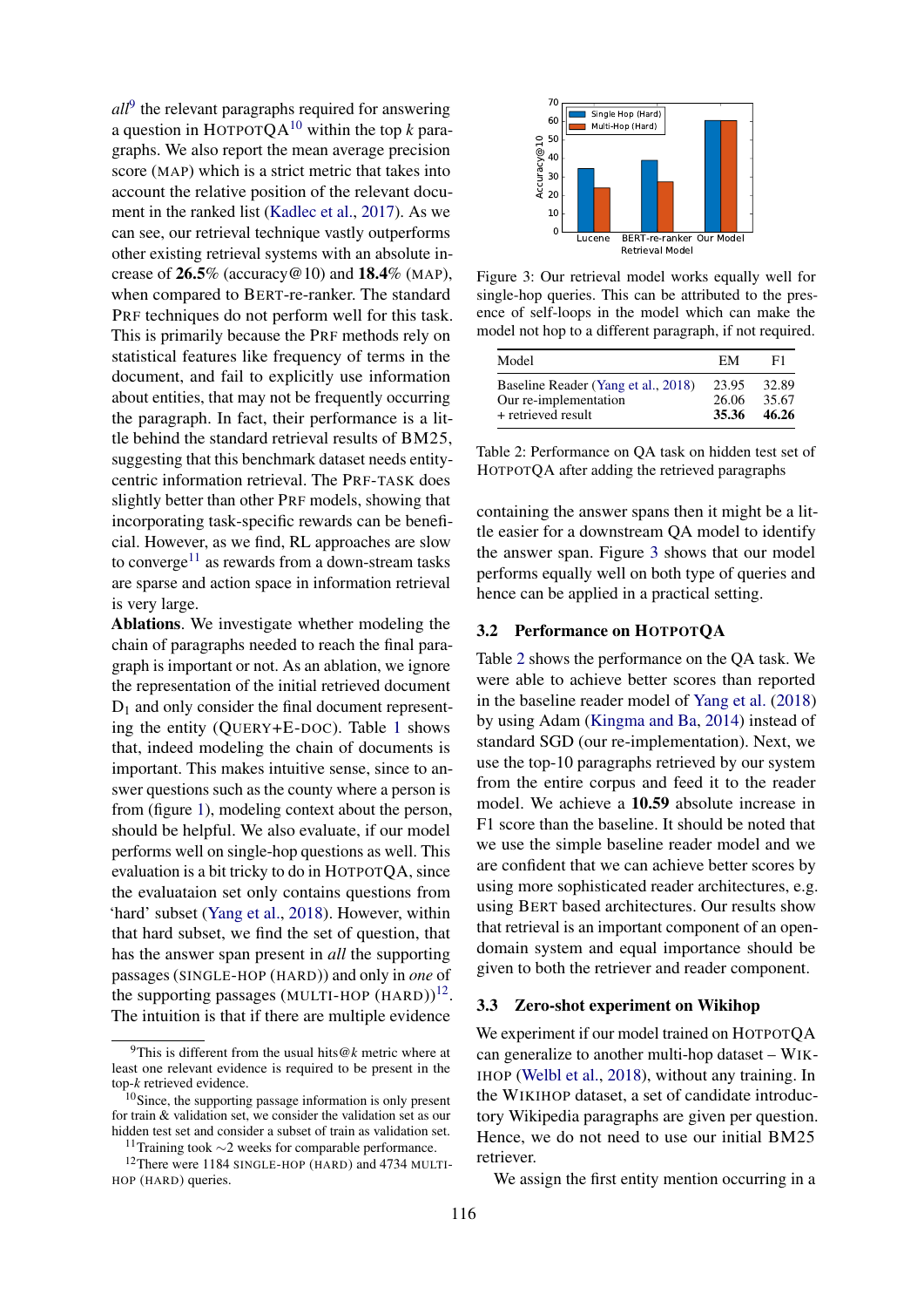<span id="page-4-3"></span>

| Model               | acc@2 | acc@5 |
|---------------------|-------|-------|
| <b>BM25</b>         | 0.06  | 0.30  |
| BERT-re-ranker (zs) | 0.08  | 0.27  |
| Our Model (zs)      | 0.10  | 0.41  |

Table 3: Zero-shot (zs) IR results on WIKIHOP.

paragraph as the textual description of that entity. For instance, if the first entity mention in the paragraph is 'Mumbai', we assign that paragraph as the textual description for the entity 'Mumbai'. This assumption is often true for the introductory paragraphs of a Wikipedia article. Next, we perform entity linking of mentions by just simple string matching (i.e. linking strings such as 'mumbai' to the previous paragraph). After constructing a small subgraph from the candidate paragraphs, we apply our model trained on HOTPOTQA. Since the dataset does not provide explicit supervision for which paragraphs are useful, we mark a paragraph as 'correct' if it contains the answer string. The baseline models we compare to are a BM25 retriever and a BERT-re-ranker model of [\(Nogueira](#page-5-7) [and Cho,](#page-5-7) [2019\)](#page-5-7) that ranks all the candidate supporting paragraphs for the question. Table [3](#page-4-3) shows our model outperforms both models in zero-shot setting.

# 4 Related Work

Document retrieval using entities. Analysis of web-search query logs has revealed that there is a large portion of entity seeking queries [\(Liu and](#page-5-19) [Fang,](#page-5-19) [2015\)](#page-5-19). There exists substantial work on modeling documents with entities occurring in them. For example, [Xiong et al.](#page-5-8) [\(2016\)](#page-5-8) represents a document with bag-of-entities and [Raviv et al.](#page-5-9) [\(2016\)](#page-5-9) use entity-based language modeling for document retrieval. However, they depend on an off-the-shelf entity tagger, where as we jointly perform linking and retrieval. Moreover, we use contextualized entity representations using pre-trained LMs which have been proven to be better than bag-of-words approaches. There has been a lot of work which leverages knowledge graphs (KGs) to learn better entity representations [\(Xiong and Callan,](#page-5-20) [2015;](#page-5-20) [Xiong et al.,](#page-5-21) [2017;](#page-5-21) [Liu et al.,](#page-5-22) [2018\)](#page-5-22) and for better query reformulation [\(Cao et al.,](#page-4-4) [2008;](#page-4-4) [Dalton et al.,](#page-4-5) [2014;](#page-4-5) [Dietz and Verga,](#page-5-23) [2014\)](#page-5-23). Our work is not tied to any specific KG schema, instead we encode entities using its text description.

Neural ranking models have shown great potential and have been widely adopted in the IR community [\(Dehghani et al.,](#page-4-6) [2017;](#page-4-6) [Guo et al.,](#page-5-24) [2019;](#page-5-24) [Mitra](#page-5-25)

[et al.,](#page-5-25) [2017;](#page-5-25) [Zamani et al.,](#page-5-26) [2018,](#page-5-26) inter-alia). Bagof-words and contextual embedding models, such as word2vec and BERT, have also been explored extensively for various IR tasks, from document to sentence-level retrieval [\(Padigela et al.,](#page-5-27) [2019;](#page-5-27) [Zamani and Croft,](#page-5-28) [2016,](#page-5-28) [2017\)](#page-5-29).

# 5 Conclusion

We introduce an entity-centric approach to IR that finds relevant evidence required to answer multihop questions from a corpus containing millions of paragraphs leading to significant improvement to an existing QA system.

### Acknowledgements

This work is funded in part by the Center for Data Science and the Center for Intelligent Information Retrieval, and in part by the National Science Foundation under Grant No. IIS-1514053 and in part by the International Business Machines Corporation Cognitive Horizons Network agreement number W1668553 and in part by the Chan Zuckerberg Initiative under the project Scientific Knowledge Base Construction. Any opinions, findings and conclusions or recommendations expressed in this material are those of the authors and do not necessarily reflect those of the sponsor.

# References

- <span id="page-4-0"></span>Christian Buck, Jannis Bulian, Massimiliano Ciaramita, Wojciech Gajewski, Andrea Gesmundo, Neil Houlsby, and Wei Wang. 2018. Ask the right questions: Active question reformulation with reinforcement learning. In *ICLR*.
- <span id="page-4-4"></span>Guihong Cao, Jian-Yun Nie, Jianfeng Gao, and Stephen Robertson. 2008. Selecting good expansion terms for pseudo-relevance feedback. In *SIGIR*.
- <span id="page-4-2"></span>Silviu Cucerzan. 2007. Large-scale named entity disambiguation based on wikipedia data. In *EMNLP-CoNLL*.
- <span id="page-4-5"></span>Jeffrey Dalton, Laura Dietz, and James Allan. 2014. Entity query feature expansion using knowledge base links. In *SIGIR*.
- <span id="page-4-1"></span>Rajarshi Das, Shehzaad Dhuliawala, Manzil Zaheer, and Andrew McCallum. 2019. Multi-step retrieverreader interaction for scalable open-domain question answering. In *ICLR*.
- <span id="page-4-6"></span>Mostafa Dehghani, Hamed Zamani, Aliaksei Severyn, Jaap Kamps, and W. Bruce Croft. 2017. Neural ranking models with weak supervision. In *SIGIR*.